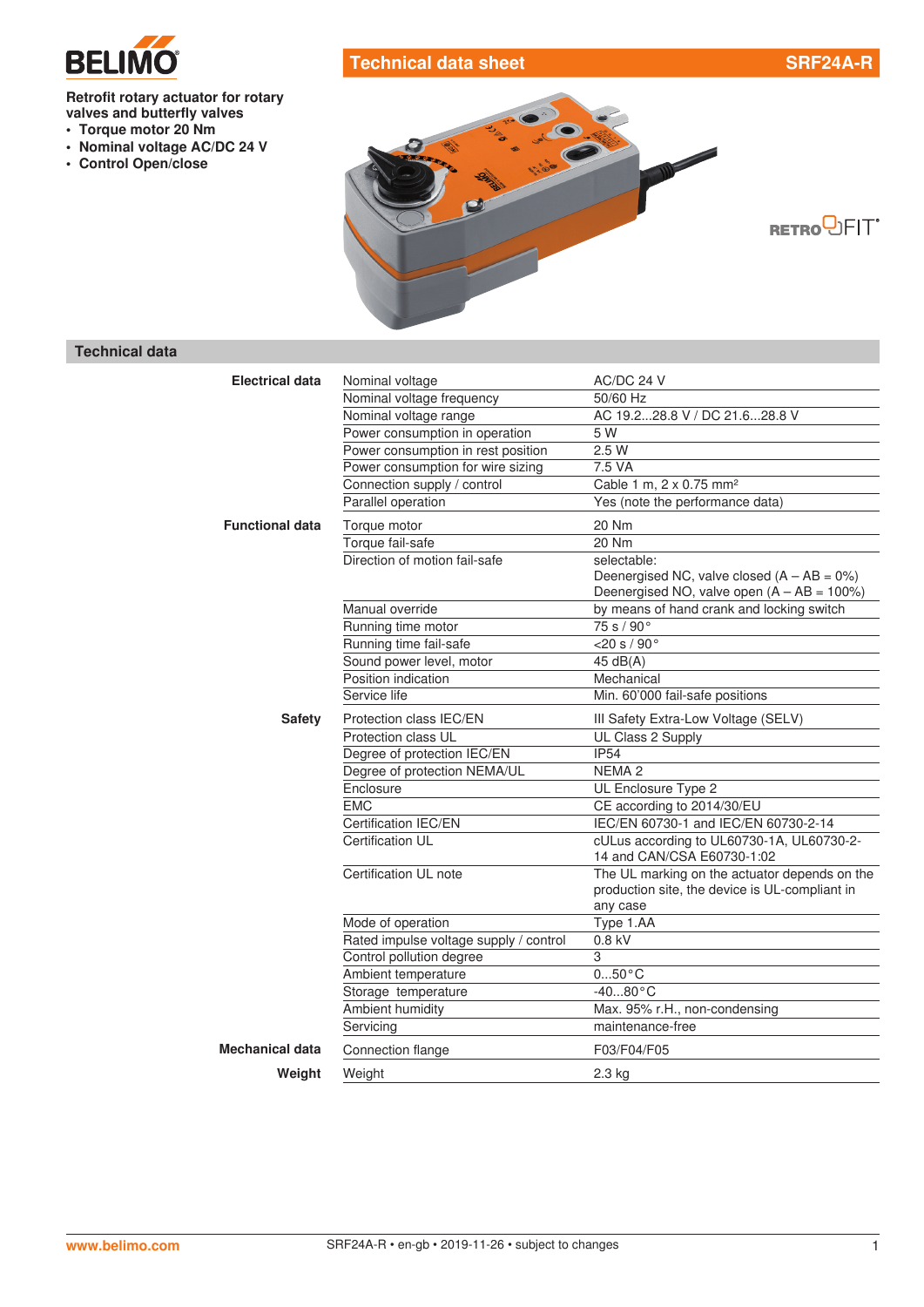

| <b>Safety notes</b>                                                                                                                                               |                                                                                                                                                                                                                                                                                                                                                                                  |                                                                                             |  |  |  |
|-------------------------------------------------------------------------------------------------------------------------------------------------------------------|----------------------------------------------------------------------------------------------------------------------------------------------------------------------------------------------------------------------------------------------------------------------------------------------------------------------------------------------------------------------------------|---------------------------------------------------------------------------------------------|--|--|--|
|                                                                                                                                                                   | • This device has been designed for use in stationary heating, ventilation and air-<br>conditioning systems and must not be used outside the specified field of application,<br>especially in aircraft or in any other airborne means of transport.                                                                                                                              |                                                                                             |  |  |  |
|                                                                                                                                                                   | Outdoor application: only possible in case that no (sea) water, snow, ice, insolation<br>or aggressive gases interfere directly with the actuator and that is ensured that the<br>ambient conditions remain at any time within the thresholds according to the data<br>sheet.                                                                                                    |                                                                                             |  |  |  |
| • Only authorised specialists may carry out installation. All applicable legal or<br>institutional installation regulations must be complied during installation. |                                                                                                                                                                                                                                                                                                                                                                                  |                                                                                             |  |  |  |
|                                                                                                                                                                   | • The device may only be opened at the manufacturer's site. It does not contain any<br>parts that can be replaced or repaired by the user.                                                                                                                                                                                                                                       |                                                                                             |  |  |  |
|                                                                                                                                                                   | • Cables must not be removed from the device.                                                                                                                                                                                                                                                                                                                                    |                                                                                             |  |  |  |
|                                                                                                                                                                   | • The device contains electrical and electronic components and must not be disposed<br>of as household refuse. All locally valid regulations and requirements must be<br>observed.                                                                                                                                                                                               |                                                                                             |  |  |  |
| <b>Product features</b>                                                                                                                                           |                                                                                                                                                                                                                                                                                                                                                                                  |                                                                                             |  |  |  |
| <b>Mode of operation</b>                                                                                                                                          | The actuator moves the valve to the operating position at the same time as tensioning<br>the return spring. The valve is turned back to the fail-safe position by spring force<br>when the supply voltage is interrupted.                                                                                                                                                        |                                                                                             |  |  |  |
| <b>Application</b>                                                                                                                                                | For rotary valves and butterfly valves with the following mechanical specifications:<br>- ISO 5211: F03, F04, F05 (hole circle diameter on the flange for mounting the fitting)<br>- ISO 5211: quadratic, flat head or wedge-shaped stem head geometry                                                                                                                           |                                                                                             |  |  |  |
| <b>Tappet shaft</b>                                                                                                                                               |                                                                                                                                                                                                                                                                                                                                                                                  |                                                                                             |  |  |  |
|                                                                                                                                                                   | ZSFV-<br>ZSFF-                                                                                                                                                                                                                                                                                                                                                                   | ZSFK-                                                                                       |  |  |  |
|                                                                                                                                                                   |                                                                                                                                                                                                                                                                                                                                                                                  |                                                                                             |  |  |  |
|                                                                                                                                                                   | <b>Type</b><br><b>Type</b><br>$d_8$<br>s<br>s<br>[mm]<br>[mm]<br>[mm]<br><b>ZSFV-08</b><br>8<br>ZSFF-08<br>8<br>17<br><del>ය</del><br><b>ZSFV-09</b><br>9<br><b>ZSFF-09</b><br>9<br>12<br><b>ZSFV-10</b><br>10<br><b>ZSFF-10</b><br>10<br>17<br><b>ZSFV-11</b><br>11<br><b>ZSFF-11</b><br>11<br>14<br><b>ZSFV-12</b><br>12<br><b>ZSFF-14</b><br>14<br>18<br><b>ZSFV-14</b><br>14 | d7<br><b>Type</b><br>d <sub>7</sub><br>[mm]<br><b>ZSFK-12</b><br>12<br><b>ZSFK-14</b><br>14 |  |  |  |
| <b>Simple direct mounting</b>                                                                                                                                     | Simple direct mounting on the rotary valve or butterfly valve with mounting flange. The<br>mounting orientation in relation to the fitting can be selected in 90° steps.                                                                                                                                                                                                         |                                                                                             |  |  |  |
| <b>Manual override</b>                                                                                                                                            | By using the hand crank the valve can be operated manually and engaged with the<br>locking switch at any position. Unlocking is carried out manually or automatically by<br>applying the operating voltage.                                                                                                                                                                      |                                                                                             |  |  |  |
| Adjustable angle of rotation                                                                                                                                      | Adjustable angle of rotation with mechanical end stops.                                                                                                                                                                                                                                                                                                                          |                                                                                             |  |  |  |
| <b>High functional reliability</b>                                                                                                                                | The actuator is overload protected, requires no limit switches and automatically stops<br>when the end stop is reached.                                                                                                                                                                                                                                                          |                                                                                             |  |  |  |
| <b>Accessories</b>                                                                                                                                                |                                                                                                                                                                                                                                                                                                                                                                                  |                                                                                             |  |  |  |
|                                                                                                                                                                   | <b>Description</b>                                                                                                                                                                                                                                                                                                                                                               | <b>Type</b>                                                                                 |  |  |  |
| <b>Mechanical accessories</b>                                                                                                                                     | Form fit adapter square 8x8x55 mm (LxWxH)                                                                                                                                                                                                                                                                                                                                        | ZSFV-08                                                                                     |  |  |  |
|                                                                                                                                                                   | Form fit adapter square 9x9x55 mm (LxWxH)                                                                                                                                                                                                                                                                                                                                        | ZSFV-09                                                                                     |  |  |  |
|                                                                                                                                                                   | Form fit adapter square 10x10x55 mm (LxWxH)                                                                                                                                                                                                                                                                                                                                      | ZSFV-10                                                                                     |  |  |  |
|                                                                                                                                                                   | Form fit adapter square 11x11x55 mm (LxWxH)                                                                                                                                                                                                                                                                                                                                      | ZSFV-11                                                                                     |  |  |  |
|                                                                                                                                                                   | Form fit adapter square 12x12x55 mm (LxWxH)                                                                                                                                                                                                                                                                                                                                      | ZSFV-12                                                                                     |  |  |  |
|                                                                                                                                                                   | Form fit adapter square 14x14x55 mm (LxWxH)                                                                                                                                                                                                                                                                                                                                      | ZSFV-14                                                                                     |  |  |  |
|                                                                                                                                                                   | Form fit adapter two flats 8xØ17x55 mm (WxØxH)                                                                                                                                                                                                                                                                                                                                   | ZSFF-08                                                                                     |  |  |  |

Form fit adapter two flats 9xØ12x55 mm (WxØxH) ZSFF-09 Form fit adapter two flats 10xØ17x55 mm (WxØxH) ZSFF-10 Form fit adapter two flats 11xØ14x55 mm (WxØxH) ZSFF-11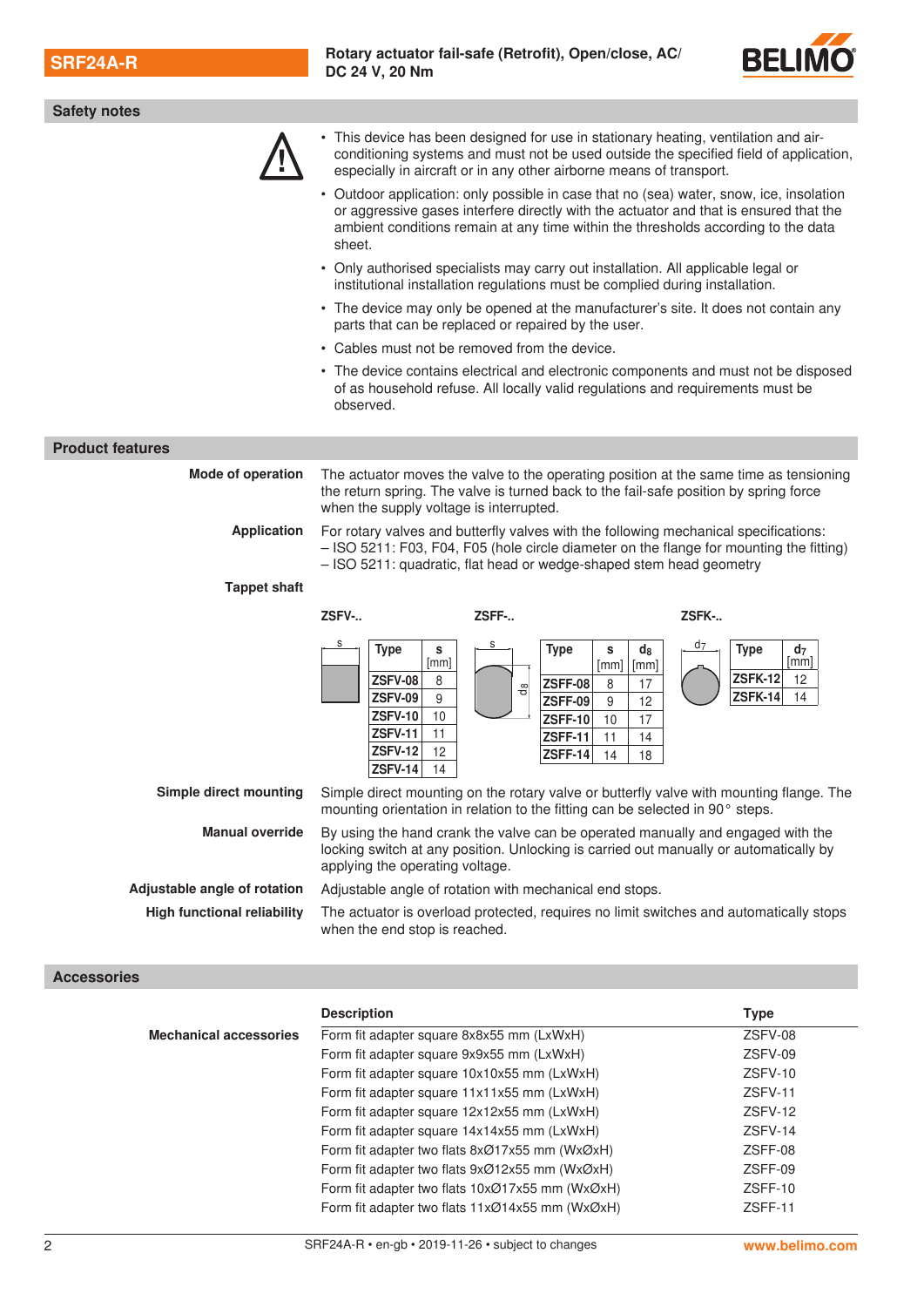|  | <b>SRF24A-R</b> |
|--|-----------------|
|  |                 |

**Accessories**

#### Rotary actuator fail-safe (Retrofit), Open/close, AC/ **DC 24 V, 20 Nm**



|                                |              | <b>Description</b>                                                               | <b>Type</b>    |  |
|--------------------------------|--------------|----------------------------------------------------------------------------------|----------------|--|
|                                |              | Form fit adapter two flats 14xØ18x55 mm (WxØxH)                                  | <b>7SFF-14</b> |  |
|                                |              | Form fit adapter wedge groove $\varnothing$ 12x4x55 mm ( $\varnothing$ xWxH)     | ZSFK-12        |  |
|                                |              | Form fit adapter wedge groove Ø14x5x55 mm (ØxWxH)                                | ZSFK-14        |  |
| <b>Electrical installation</b> |              |                                                                                  |                |  |
|                                | <b>Notes</b> | • Connection via safety isolating transformer.                                   |                |  |
|                                |              | • Parallel connection of other actuators possible. Observe the performance data. |                |  |

AC/DC 24 V, open/close



**Cable colours:**  $1 = black$  $2 = red$ 

### **Dimensions [mm]**

**Dimensional drawings**